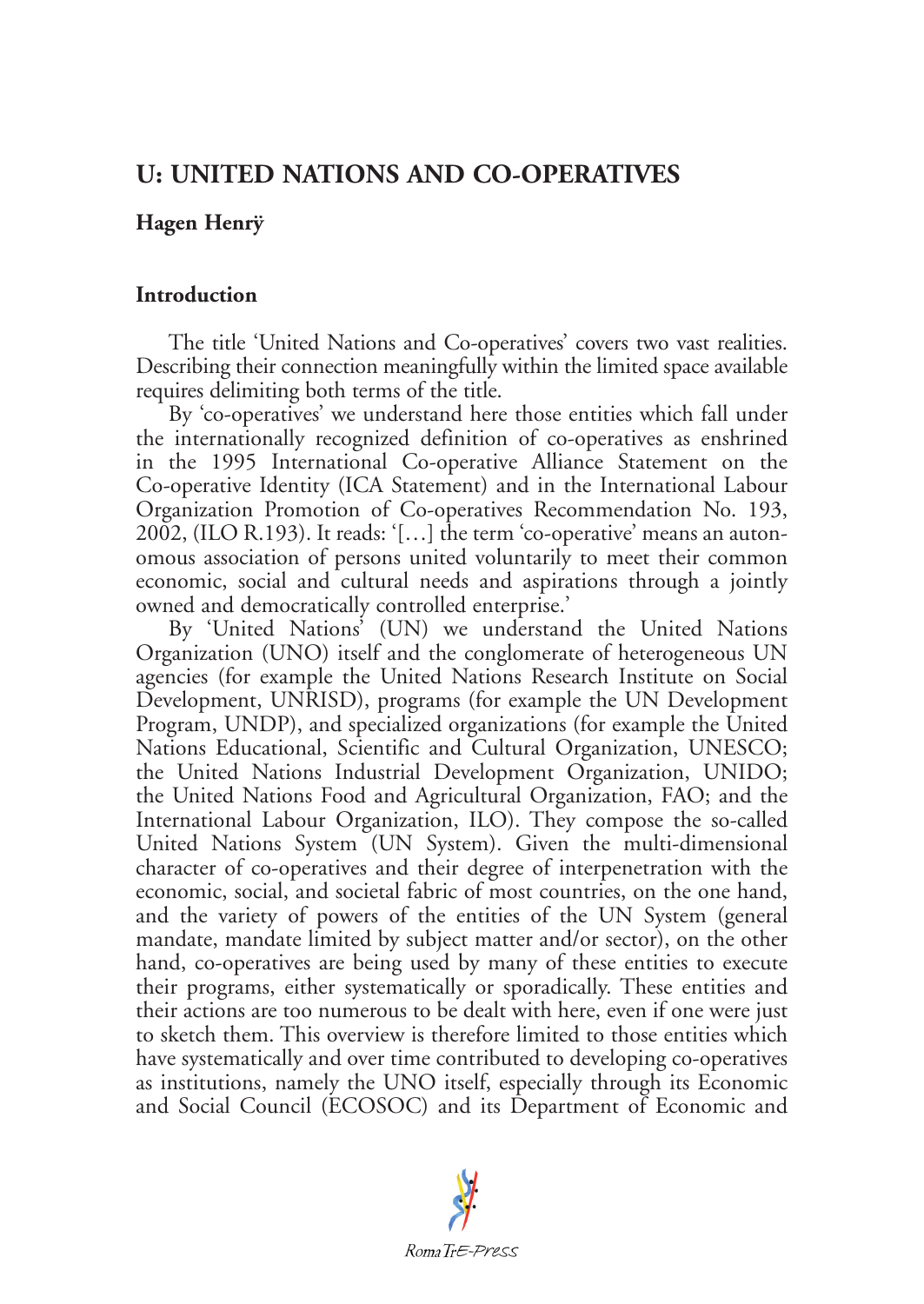Social Affairs (DESA), the FAO and the ILO. This is not to undervalue the contributions other entities have made to the development of co-operatives, in addition to those mentioned above also the so-called Bretton Woods institutions, in particular the World Bank.

FAO, ILO and UNO have been collaborating since 1971 with each other, with the International Co-operative Alliance (ICA) and other nongovernmental organizations, currently the World Farmers Organization, through an interagency committee. Since 1989 this committee has been called the Committee for the Advancement and Promotion of Co-operatives (COPAC).

#### **UNO, FAO and Co-operatives**

UNO: Through its Resolution 370 the ECOSOC recommended as early as 1951 that governments promote co-operatives in agriculture. But only the 1968 UN General Assembly Resolution 2459 can be seen as the starting point of continued policy work on co-operatives by the UNO. Since then, the Secretary-General of the UNO has reported regularly to the General Assembly on the status of co-operatives, including at the national level, the effects given to resolutions concerning co-operatives, and has suggested further action, if appropriate. These reports are elaborated in close co-operation with all relevant entities of the UN System and with the co-operative movement/s through COPAC.

Shortly after the adoption of the ICA Statement in 1995 the UNO commissioned COPAC with the elaboration of guidelines for governments for the promotion of co-operatives. These guidelines were adopted by the UN General Assembly in 2001 as 'Guidelines aimed at creating a supportive environment for the development of co-operatives'. COPAC also played a decisive role in the preparation of the declaration by the UNO of 2012 as the International Year of Co-operatives (IYC), as well as in coordinating activities throughout the IYC.

The UNO does not have a permanent structure for the promotion of co-operatives. It has, however, been continuously committed through DESA to ensuring that the economic and social role of co-operatives be strengthened and that this role be known. In this latter context the yearly celebration of the International Day of Co-operatives needs mentioning.

FAO: In contrast to the UNO, the FAO has a limited mandate. Since its inception in 1945 it has frequently worked through co-operatives when executing its programs. During the 1950s and 1960s it organized numerous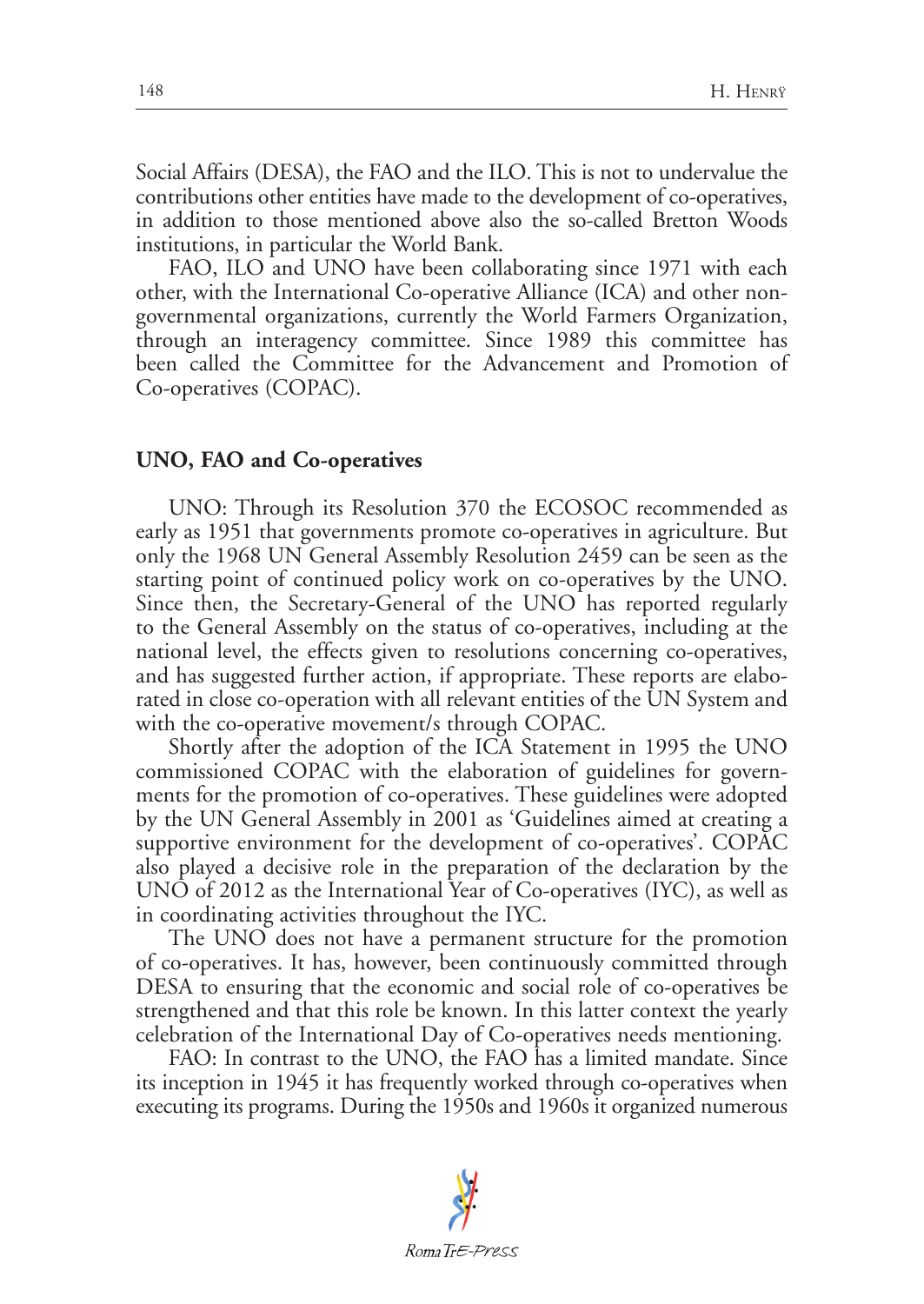events (conferences, training sessions etc.) on the development of co-operatives as institutions, either itself or jointly with the ILO and the UNO. The institutional aspect of co-operatives came again to its attention when, in 1979, the World Conference on Agrarian Reform and Rural Development triggered the FAO People's Participation Program.

For many years, the FAO did not have a permanent structure for the promotion of co-operatives in general. But it contributed, albeit with changing emphasis, to developing co-operatives in the sectors for which it has a mandate. During the 2012 UN International Year of Cooperatives (IYC) the FAO reviewed its policy and in 2013 it established its 'Office of Partnerships, Advocacy and Capacity Development'. This Office focuses on cooperatives and producers organizations. Among others, it supports governments to provide an enabling environment for the organizational development of cooperatives.

Based on a general agreement with the ILO, a Memorandum of Understanding between the two organizations ensures effective collaboration.

#### **ILO and Co-operatives**

The link between the UN and co-operatives reaches beyond the emergence of the UN System during and after World War II. The reasons relate to the ILO. The ILO is older than the other components of the UN System. It has played an active role in the development of co-operatives almost since the start of its operations in 1920 in Geneva. The *raison d'être* of this involvement can be found in the history of modern co-operatives and of the ILO. The ILO was already interacting during the 1920s with the predecessor of the UNO, the League of Nations, for example through the 1927 International Economic Conference.

According to its Constitution the ILO is the only international organization to have an unlimited mandate to work on, with, and through co-operatives and it has adopted the only governmental international legal instrument on co-operatives, namely ILO R. 193.

Since 1921 the ILO Office has had a Co-operative Branch. Over its almost 100 year history the ILO has worked on a wide gamut of co-operative related issues. As far as the development of the institutional aspects are concerned, one may mention the following: participation in the preparation and revision of co-operative laws in the widest possible sense of the term, in the reform of respective administrative services, in the establishment of higher level co-operative structures (unions and federations), in the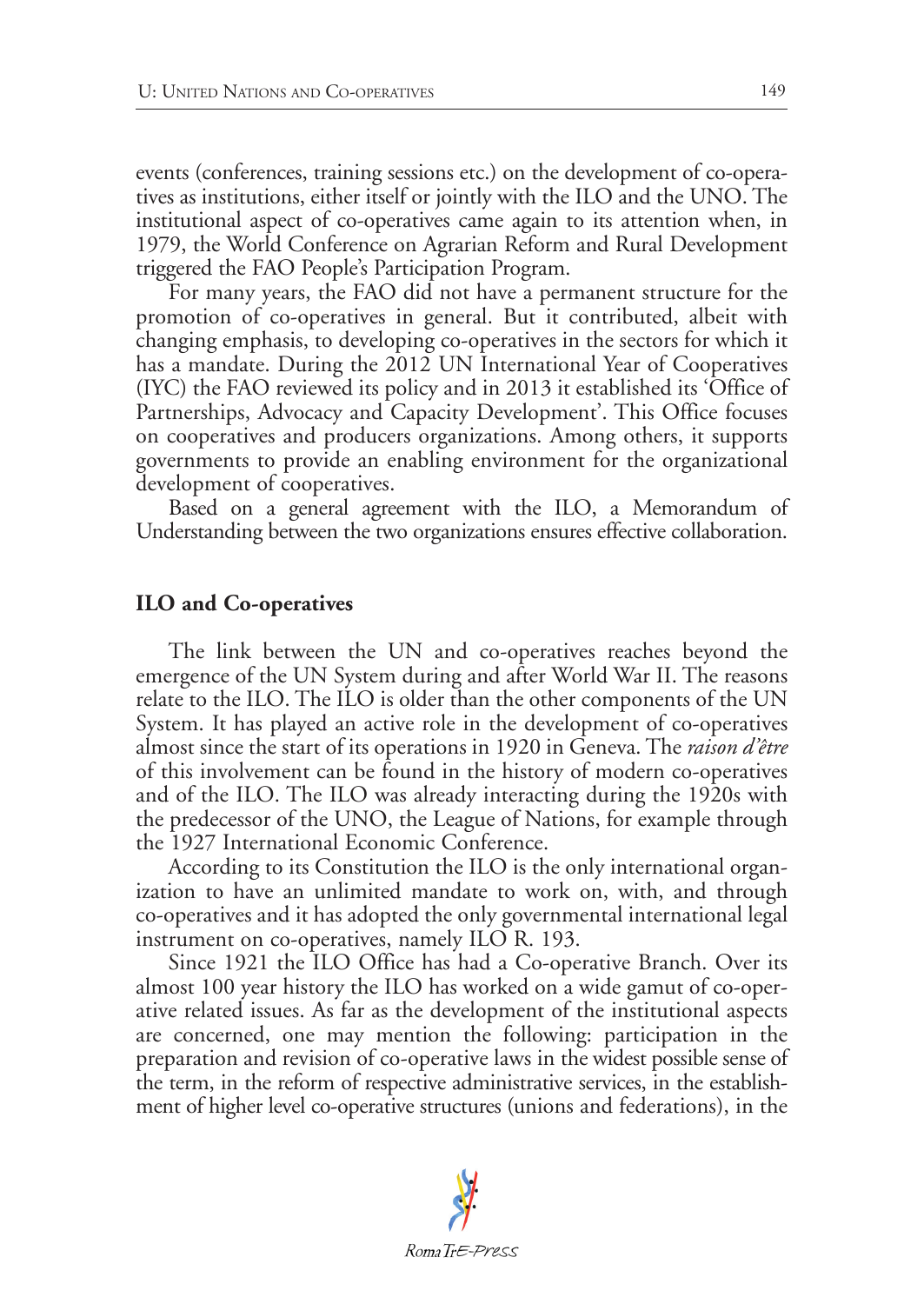organization of co-operative education and training, and in management capacity building. The Co-operative Branch rightly claims to have invented technical co-operation in the late 1930s.

The work of the Co-operative Branch became part of the core mandate of the ILO, which is labour standard setting, when in 1966 the Conference of the ILO adopted ILO Recommendation No.127 concerning the role of co-operatives in the economic and social development of developing countries. This recommendation addressed the governments of the so-called developing countries, Member states of the ILO. This changed with ILO R.193. This recommendation is of universal applicability; it addresses, severally and jointly, besides the constituents of the ILO, i.e. the governments, the employers and the workers' organizations of all Member states, also the co-operative organizations. The importance of the inclusion of the co-operative organizations is further underlined by the fact that the ILO Conference integrated the ICA Statement into the text of R. 193. This was the first time that a text of an international non-governmental organization became part of a text of an international governmental organization. The subsequent signing in 2003 of a Memorandum of Understanding between the ILO and the ICA as a non-governmental organization constituted a further novelty.

Time will show whether this institutional *rapprochement* will revive attempts of the early 1920s to structurally integrate co-operatives into the ILO and thus upgrade the consultative status that the ICA has had since 1948. The ILO is the only international tripartite organization: employers and workers' organizations have as many seats and votes in all organs of the organization as have the governments of the Member states. However representative each of the constituents is, it may be assumed that the ILO is thus more democratic than other international organizations. The ca. one billion members of co-operatives around the world do not feel represented despite their sharing a common objective with the ILO, which is social justice. The validity of the argument that was used in the 1920s to not attribute co-operatives with the same status as employers' and workers organizations, namely that co-operatives are sufficiently represented by the governments, was and is questionable. However that may be, globalization has changed the notions of labour/work and of enterprise and the weights and roles of the constituents of the ILO. Globalization dissolves the structural congruency between the state and the labour market partners. This might lift one of the covert barriers to the inclusion of co-operatives in this organization.